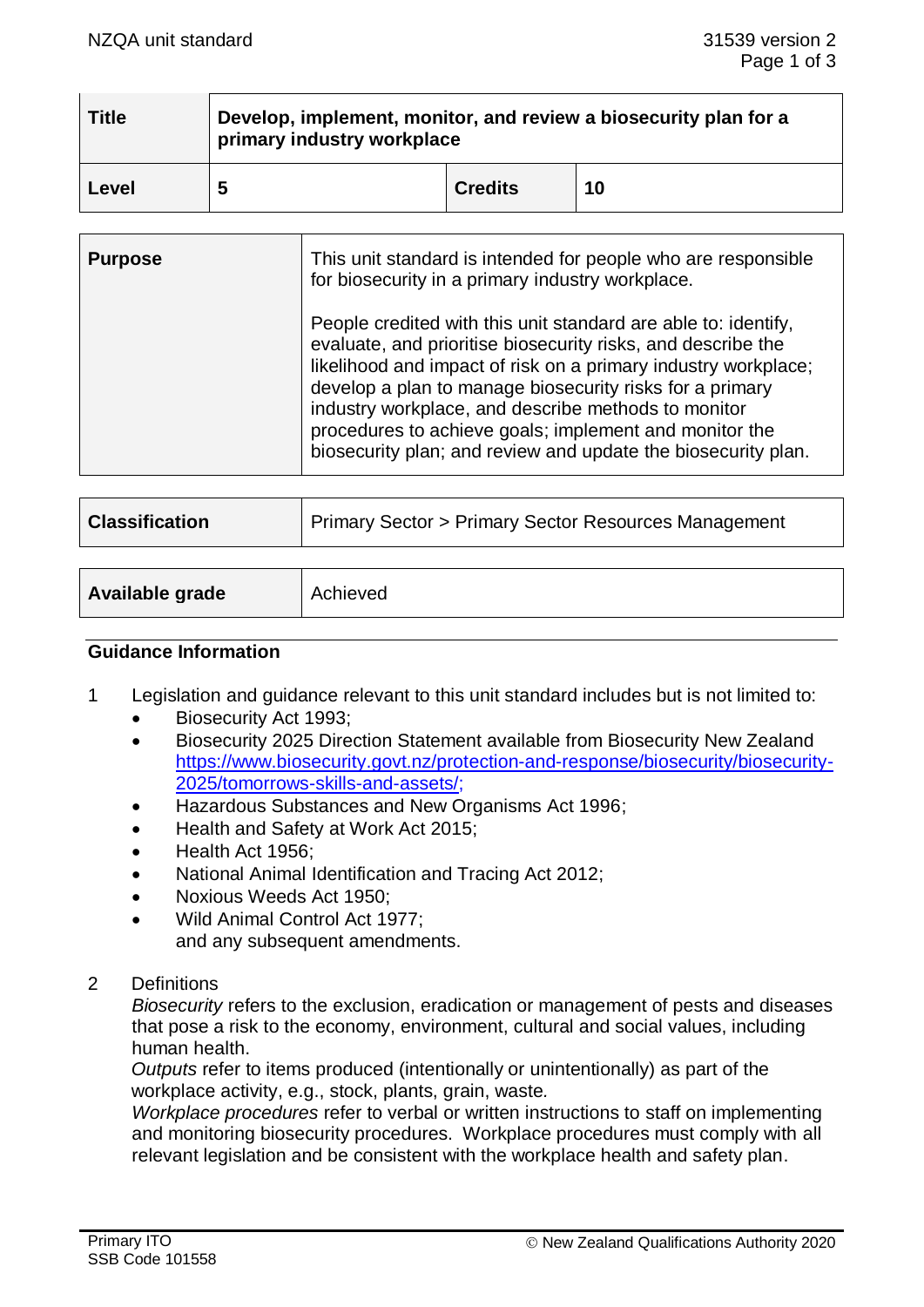- 3 For the purposes of assessment:
	- evidence for the practical components of this unit standard must be supplied from the workplace;
	- all evidence must be presented in accordance with workplace procedures;
	- all outcomes of this unit standard must include input from relevant specialists such veterinarians where required, to meet legislative requirements.

# **Outcomes and performance criteria**

## **Outcome 1**

Identify, evaluate, and prioritise biosecurity risks, and describe the likelihood and impact of risk on a primary industry workplace.

Range risks from at least three inputs which may include but are not limited to  $$ livestock, plant material, fresh produce, people, vehicles, equipment; risks from at least three workplace activities; risks from at least two outputs.

# **Performance criteria**

- 1.1 Identify and evaluate the sources of biosecurity risk in terms of contamination they are likely to introduce and describe the rationale for the likelihood of introduction.
- 1.2 Describe biosecurity risks in terms of the likelihood of their occurrence.

Range likelihood – high, medium, low.

1.3 Prioritise biosecurity risks in terms of their likely impact on the workplace.

Range impact – high, medium, low.

## **Outcome 2**

Develop a plan to manage biosecurity risks for a primary industry workplace, and describe methods to monitor procedures to achieve goals.

Range plan must include all biosecurity risks identified in Outcome 1.

## **Performance criteria**

- 2.1 Develop goals for managing biosecurity risks.
- 2.2 Develop procedures and timing for management of biosecurity risks.
- 2.3 Describe methods to monitor procedures to achieve goals.
- 2.4 Develop procedures for management of contingencies.